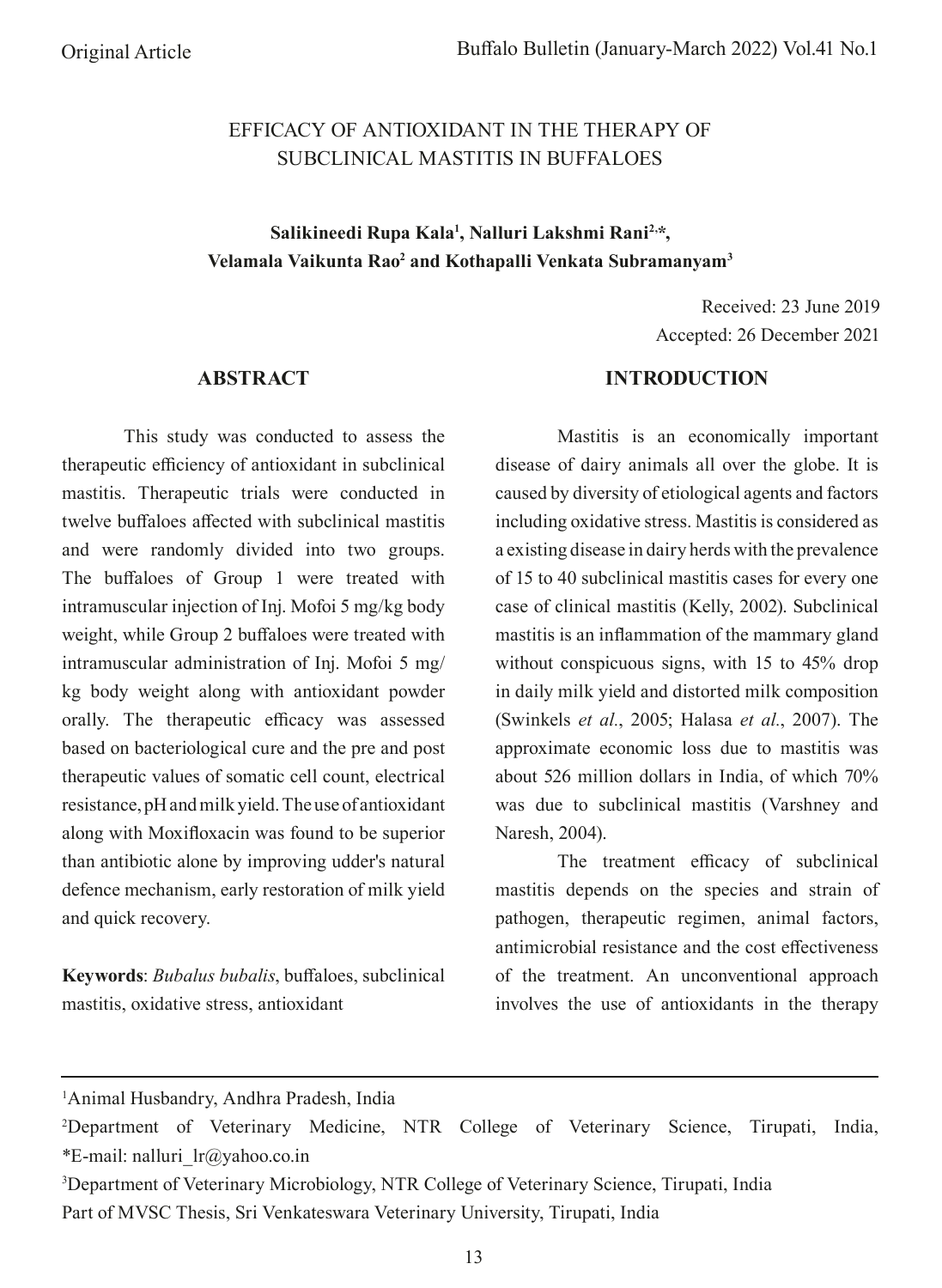of bovine subclinical mastitis as mastitis is related with release of free radicals due to lipid peroxidation resulting in increased total oxidant capacity and decreased total antioxidants capacity in milk (Atasever *et al*., 2010; Patnaik *et al*., 2014). Vitamins and minerals such as vitamin A and β-carotene, vitamin C, vitamin E, selenium, Zinc and copper have long been documented as antioxidants in the animal health and production. Antioxidant vitamins and minerals protect the body from free radicals either by directly scavenging free radicals or by inhibiting the action of oxidizing enzymes (Umesh *et al*., 2012).

The present study was undertaken with the objective of evaluating the efficacy of antioxidant (MnM) in combination with antibiotic to treat subclinical mastitis in bufaloes.

## **MATERIALS AND METHODS**

#### **Study design**

The bufaloes from diferent dairy farms located in and around Gannavaram, Krishna district, Andhra Pradesh and lactating animals from individual holdings that were brought to Teaching veterinary clinical complex, Gannavaram, were selected for the present study. The quarters with bacteriologically positive, milk samples without any clinical abnormalities were considered positive for subclinical mastitis.

In the present study 149 quarters of 49 graded Murrah bufaloes were screened for subclinical mastitis of which, 33 quarters from 12 bufaloes were diagnosed positive for subclinical mastitis based on culture results. The bufaloes with subclinical mastitis were randomly assigned to 2 groups consisting of six bufaloes each. The antibiotic for therapy was selected based upon the *in-vitro* antibiotic sensitivity test results.

### **Group 1**

Bufaloes of Group 1 (6 bufaloes with 18 infected quarters) were treated with a broad spectrum antibiotic Inj. Mofoi, (Moxifoxacin) once daily intramuscularly 5 mg per kg body weight.

#### **Group 2**

Group 2 bufaloes (6 bufaloes with 15 infected quarters) were subjected to treatment with intramuscular administration of Inj. Mofoi (Moxifoxacin) 5 mg per kg body weight daily along with MnM powder 60 grams per day orally (M/S Vets pharma Ltd., consisting of Vitamin A, D3, E, Niacin, Biotin, Ribofavin, Amino nitrogen, Protein hydrolysate, Trisodium citrate dehydrate, Copper sulphate, Selenium, Manganese sulphate, Zinc and Lactobacillus spores).

In both the groups, the antibiotic therapy was continued till the milk samples were culture negative up to a maximum of 7 days. The response to therapy was recorded based on bacteriological cure and the pre and post treatment somatic cell count, electrical resistance, pH and milk yield.

## **RESULTS AND DISCUSSIONS**

The recovery was established on the basis of bacteriological cure and changes in milk characteristics (somatic cell count, electrical resistance and pH) and improvement in milk yield. The post treatment somatic cell count in the milk samples did not vary signifcantly with the pre treatment values in both the groups (Table 1). The mean±SE of somatic cell count (SCC) before and after treatment was 3310807.72±1579202.38 and 2829930.00±743703.90 and cells/ml respectively in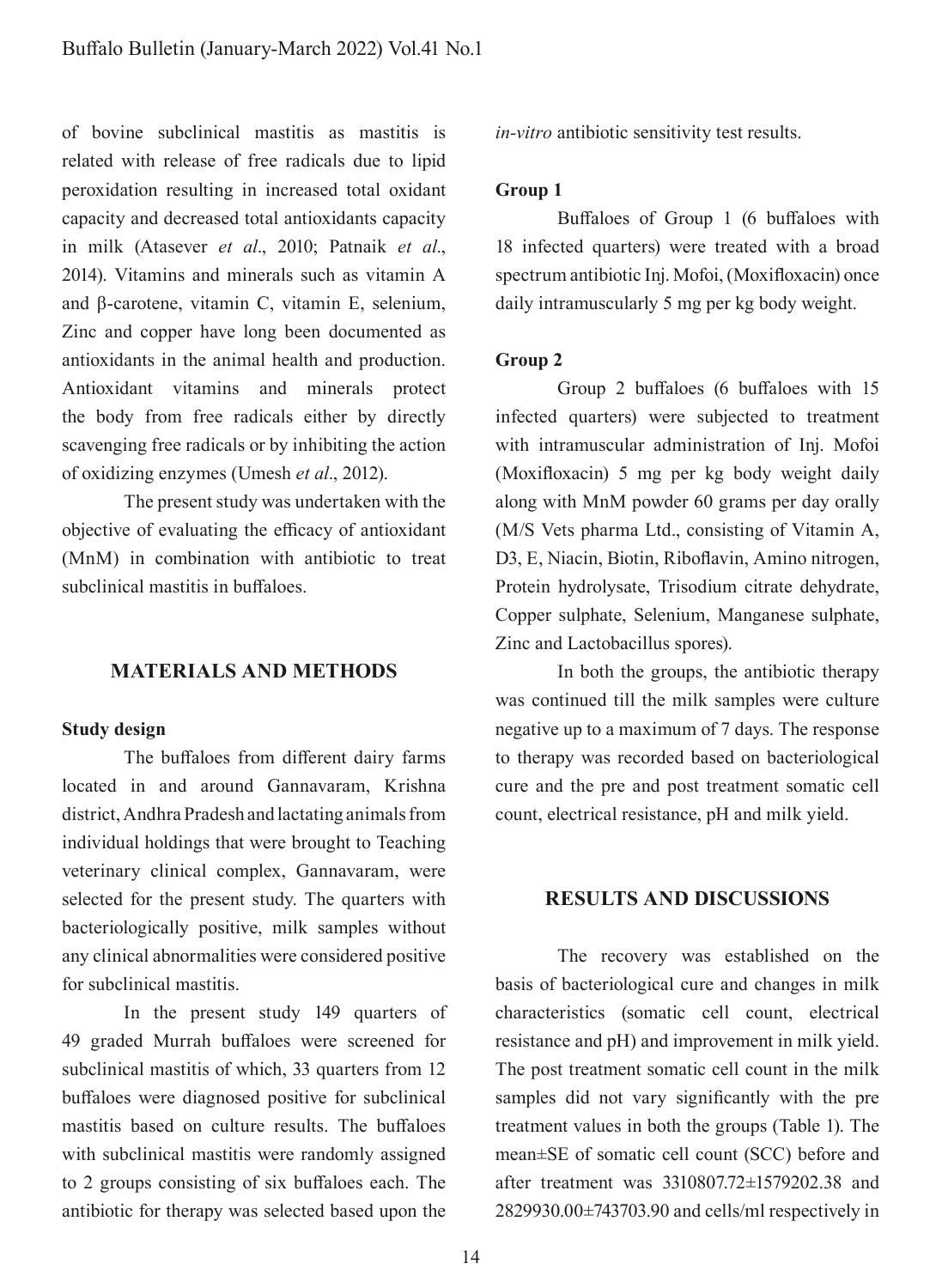Group 1 while the same was 1480069.45±758033.30 and 1361336.95±891615.80 cells/ml) in Group 2. The elevation of somatic cell count in subclinical mastitis milk samples was in agreement with the fndings of Bytyaqi *et al.* (2010); Antanaitis *et al*. (2015) who opined that estimation of SCC s a measure of intensity of infammation. In both the groups signifcant diference was not observed in the mean±SE values of somatic cell count before and after therapy could be attributed to the fact that the time required for the SCC to become normal varies from few days to few months or even up to next lactation depending upon the type of microorganism involved in the infection and the amount of tissue damage (Bramley, 1992). The mean somatic cell count was insignifcantly higher after therapy which could be due to persistence of infection in some of the quarters even after therapy and the type of etiological agent could also be responsible for high somatic cell count (Sharma *et al*., 2005).The diferences in the SCC in the milk samples could be attributed to infection with coagulase positive Staphylococci which had a signifcantly higher SCC than those infected with coagulase negative Staphylococci as opined by Mamache *et al.* (2014).

After therapy, the. values of electrical resistance were (588.18±45.09 vs 570.56±100.29) in Group 1 and 694.45±125.07 vs 514.45±24.69) in Group 2. In both the groups the diference was non-signifcant though there was elevation of electrical resistance towards normalcy in Group 2. These favourable changes could be ascribed to the therapeutic efficacy of antioxidant in combination with antibiotic (Antanaitis *et al.*, 2015). A significant decline in pH  $(6.63 \pm 0.06 \text{ vs } 6.95 \pm 0.02)$  was recorded in Group II bufaloes after therapy. This was attributed to the positive correlation between SCC and pH (Patil *et al.*, 2014). The results obtained from the present study indicated that treatment with antibiotic was not accompanied by a signifcant increase in milk yield (pre-treatment 5.30±1.41 vs post treatment 6.61±0.88 liters/day). Signifcant difference ( $P<0.05$ ) in milk yield (4.98 $\pm 0.92$  to 7.43±0.72 liters/day) was noticed between pre and post treatment in Group 2. Although, a signifcant improvement of milk yield was recorded in Group 2, the results were in agreement with the fndings of Rajala-Schultz (1999); Antanaitis *et al.* (2015) who opined that mastitis failed to return milk production to normalcy in present lactation.

Out of 18 subclinical mastitis positive milk samples In Group 1 animals, nine were found negative by  $3<sup>rd</sup>$  day with 50% cure rate, 11 (61.11%) were negative by  $5<sup>th</sup>$  day and 12 (66.67%) were culture negative after 7 days of therapy. In Group 1, 33.33% of the quarters (6/18) were culture positive even after therapy. The overall cure rate in Group 1, quarter-wise and bufalo wise were 66.67% and 66.67%, respectively (Table 2) In Group 2 animals, out of 15 subclinical mastitis positive milk samples, 9 were found negative by  $3<sup>rd</sup>$  day with 60% cure rate, 10 (66.67%) were negative by  $5<sup>th</sup>$  day and 11 (73.33%) were culture negative after 7 days of therapy. In Group 2,  $26.67\%$  of the quarters  $(4/15)$ were culture positive even after therapy. The overall cure rate in Group 2, quarter-wise and bufalo wise were 73.33 and 66.67%, respectively (Table 2). It was evident from this study that the recovery rate shown by subclinical mastitis quarters in Group 2 was highly appreciable when compared to Group 1 and could be attributed to the antioxidant action of M nM. The outcome of the treatment was due to the collective action of antibiotic and antioxidant and it may be concluded that supplementation of antioxidant could help to improve the altered milk oxidants/antioxidants balance towards normalcy and, thus, result recovery from subclinical mastitis.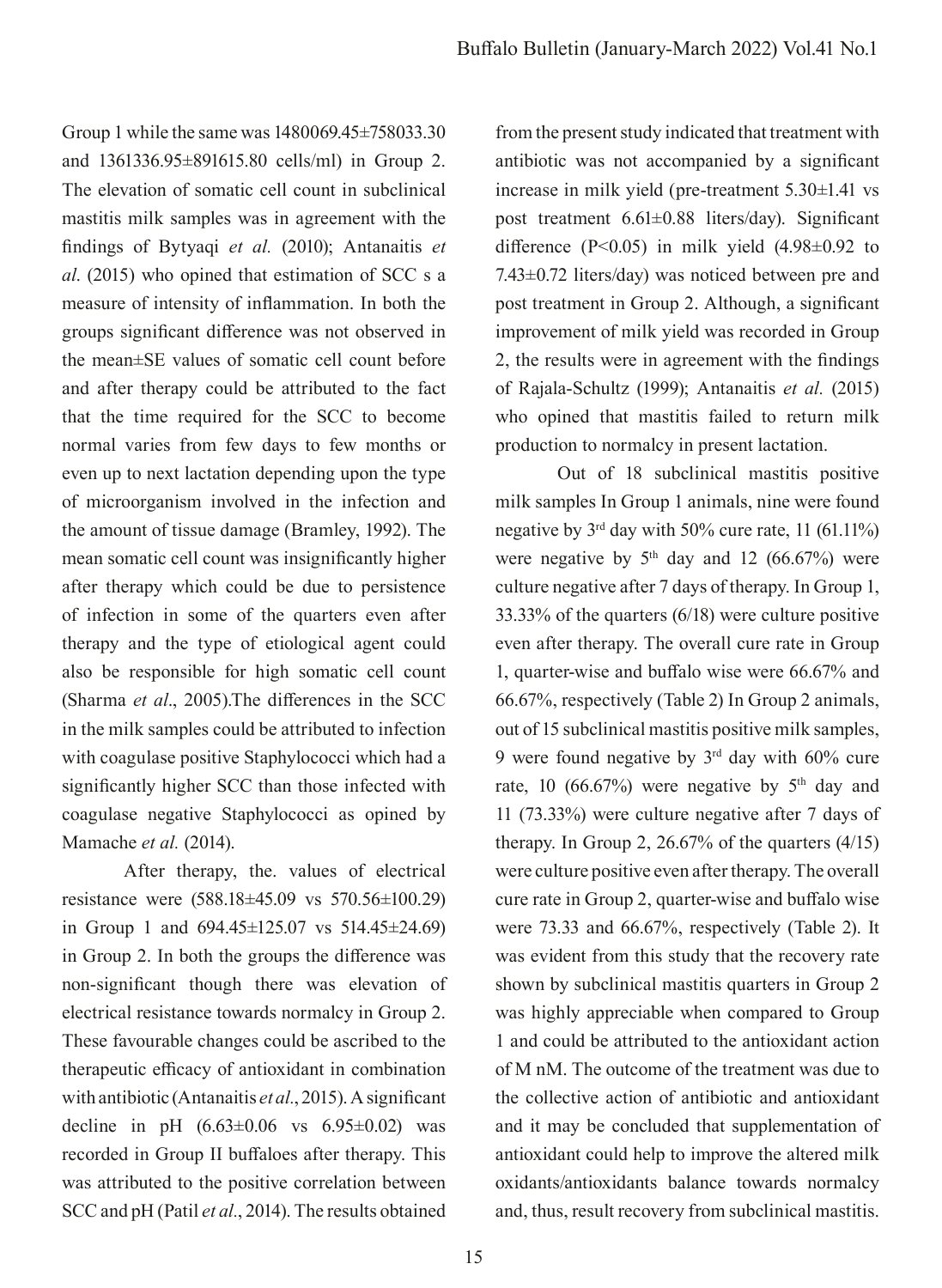|                    | After treatment |           | 1361336.95         | $\pm 891615.80^{NS}$          | 594.45±125.07 <sup>NS</sup>        | $6.63 \pm 0.07*$              | $7.43 \pm 0.72*$              |
|--------------------|-----------------|-----------|--------------------|-------------------------------|------------------------------------|-------------------------------|-------------------------------|
| Group <sub>2</sub> | <b>Before</b>   | treatment | 480069.45          | ±758033.30                    | $514.45 \pm 24.69$                 | $6.95 \pm 0.02$               | $4.98 \pm 0.92$               |
|                    | After treatment |           | 2829930.00         | $\pm 743703.90$ <sup>NS</sup> | 588.18±45.09NS                     | $6.80 \pm 0.01$ <sup>NS</sup> | $6.61 \pm 0.88$ <sup>NS</sup> |
| Group 1            | <b>Before</b>   | treatment | 3310807.72         | $\pm 1579202.38$              | 570.56±100.29                      | $6.94 \pm 0.02$               | $5.30 \pm 1.41$               |
|                    | Parameter       |           | Somatic cell count | (cells/ml)                    | Electrical resistance (ER) (units) | $\frac{1}{2}$                 | 4   Milk yield (liters/day)   |
|                    | $S\ N_0$        |           |                    |                               |                                    |                               |                               |

Table 1. Pre and post therapeutic qualitative and quantitative changes in milk (Mean±SE) in subclinical mastitis affected buffaloes. Table 1. Pre and post therapeutic qualitative and quantitative changes in milk (Mean±SE) in subclinical mastitis afected bufaloes.

\* Means differ significantly (P<0.05) before and after therapy, NS Means differ non-significantly (P>0.05) before and after therapy. \* Means difer signifcantly (P<0.05) before and after therapy, NS Means difer non-signifcantly (P>0.05) before and after therapy.

| Î<br>I<br>: : :<br>l                                                                                                                                                                                                          |
|-------------------------------------------------------------------------------------------------------------------------------------------------------------------------------------------------------------------------------|
|                                                                                                                                                                                                                               |
| ł<br>י<br>ו                                                                                                                                                                                                                   |
| ĺ                                                                                                                                                                                                                             |
| rich I offered in the factor desired desired in the I offered in the I offered in the I offered that the factor of the I offered that the I offered that it is a factor of the I offered that it is a factor of the I offered |
|                                                                                                                                                                                                                               |
|                                                                                                                                                                                                                               |
| ֖֖֖֖֖֖֖֧ׅ֧֖֖֖֖֧֪֪֪֧֖֚֚֚֚֚֚֚֚֚֚֚֚֚֚֚֚֚֚֚֚֚֚֚֚֚֚֚֚֚֚֬֝֝֬֝֓֞֝֬֞                                                                                                                                                                  |
|                                                                                                                                                                                                                               |
| i<br>Sistema                                                                                                                                                                                                                  |
| i,                                                                                                                                                                                                                            |
|                                                                                                                                                                                                                               |
|                                                                                                                                                                                                                               |
|                                                                                                                                                                                                                               |
|                                                                                                                                                                                                                               |
| i                                                                                                                                                                                                                             |
|                                                                                                                                                                                                                               |
| l<br>f<br>į                                                                                                                                                                                                                   |

|                  | Group   No. of buffaloes treated   No. of |                  | No. of quarters cured         | Quarter wise cure rate   Animal wise cure rate |         |
|------------------|-------------------------------------------|------------------|-------------------------------|------------------------------------------------|---------|
|                  |                                           | quarters treated | Day 3   Day 5   Day 7         |                                                |         |
|                  |                                           |                  |                               |                                                |         |
|                  |                                           |                  | (50.00)   (61.11)   (66.67)   | 66.67                                          | (66.67) |
|                  |                                           |                  |                               |                                                |         |
| $\mathrel{\sim}$ |                                           |                  | $(60.00)$ $(66.11)$ $(73.33)$ | 73.33                                          | (66.67) |

Values in parenthesis indicate percentage. Values in parenthesis indicate percentage.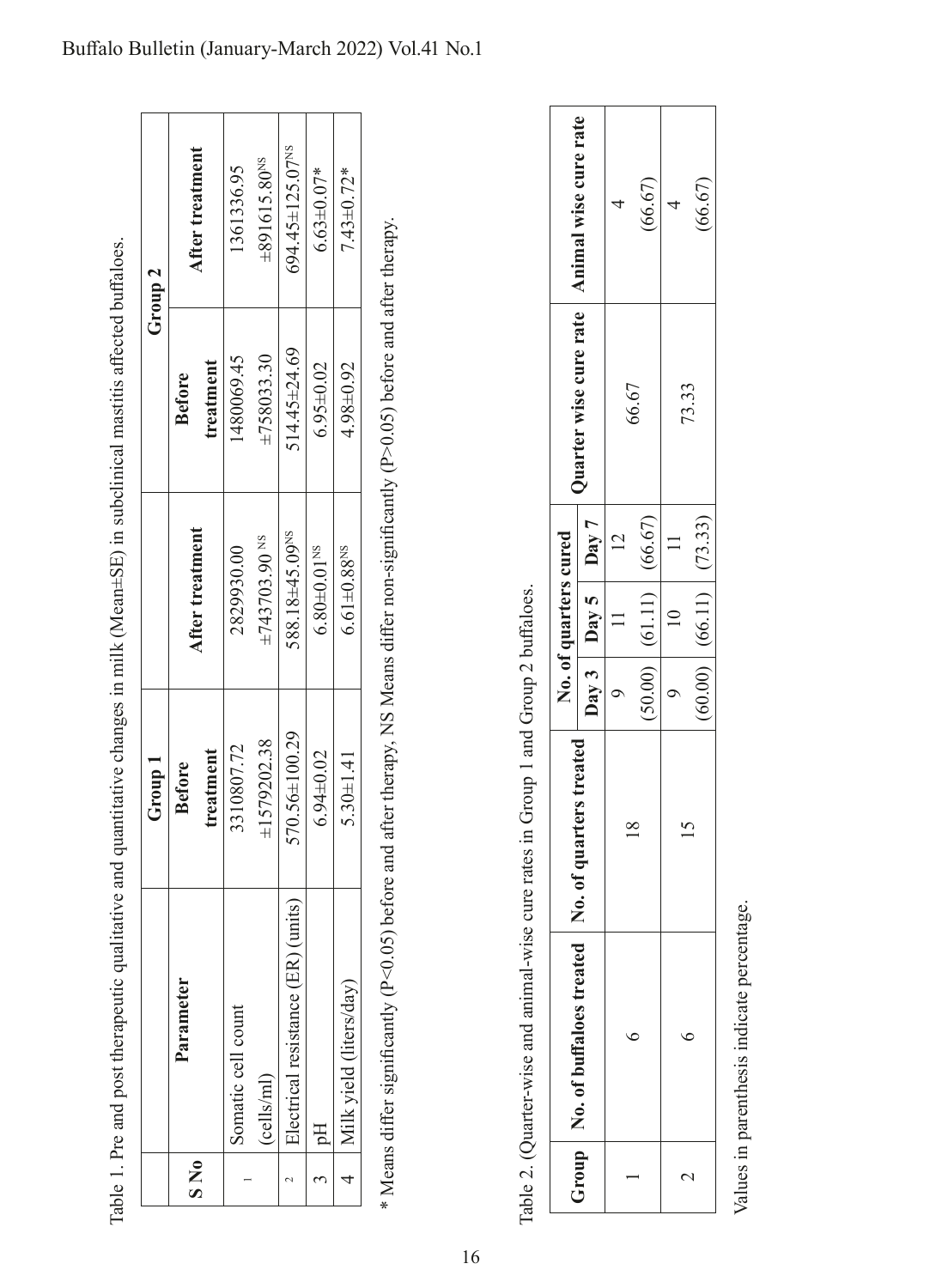Supplementation of mastitis dairy cattle with antioxidant vitamins like vitamin A, β carotene, vitamin C, and vitamin E and antioxidant minerals such as selenium, zinc and copper helped in quicker recovery as opined by Yang and Xiao (2015).

The results of this study suggest that antioxidant therapy along with antibiotic significantly improved treatment efficacy in comparison with antibiotic alone which could be accredited to the presence of non-specifc immunemodulators such as vitamins, minerals, amino nitrogens, protein hydrolysate, Trisodium citrate dehydrate and lactobacillus.

## **ACKNOWLEDGEMENT**

The authors would like to thank the Vice Chancellor, Sri Venkateswara Veterinary University, Tirupati for providing the facilities to carry out the research.

## **REFERENCES**

- Antanaitis, R., V. Zilaitis, V. Juozaitiene, G. Palubinskas, A. Kusinskas, A. Sederevicius and D.B. Aleksiejune. 2015. Efficient diagnostics and treatment of bovine mastitis according to herd management parameters. *Vet. Zootec*., **69**(10): 3-10. Available on: https://vetzoo.lsmuni.lt/data/vols/2015/69/ pdf/antanaitis.pdf
- Atasever, S., H. Erdem and A. Altop. 2010. Relationships between milk somatic cell count and pH in dairy cows. *J. Anim. Vet. Adv*., **9**(11): 1575-1577. DOI: 10.3923/ javaa.2010.1575.1577

Bramley, A.J. 1992. Mastitis in bovine medicine.

*Diseases and Husbandry of Cattle*. Blackwell Scientifc Publications, Oxford, UK. p. 289-300.

- Bytyaqi, H., U. Zaugg, K. Sherif, A. Hamidi, M. Gjonbalaj, S. Muji and H. Mehmeti. 2010. Infuence of management and physiological factors on somatic cell count in raw milk in Kosova. *Vet. Arhiv*, **80**(2): 173-183. Available on: http://vetarhiv.vef.unizg.hr/ papers/2010-80-2-2.pdf
- Halasa, T., K. Huijps, O. Osteras and H. Hogeveen. 2007. Economic efects of bovine mastitis and mastitis management: A review. *Vet. Q.*, **29**(1): 18-31. DOI: 10.1080/01652176.2007.9695224
- Kelly, A.L. 2002. Test methods and standards. *In Encyclopedia of Dairy Science*. Academic Press, London, UK.
- Mamache, B., S. Rabehi and T. Meziane. 2014. Bacteriological study of subclinical and setif governorates, Algeria. *Journal of Veterinary Advances*, **4**(2): 364-373.
- Patil, N.A., V.R. Kasaralikar, K. Ravikanth, K. Thakur and S. Maini. 2014. "Mastidip liquid" a herbal post milking teat dip for prevention and control of subclinical mastitis in bovines. *Medical Science*, **7**(23): 23-27.
- Patnaik, S., A. Prasad and S. Ganguly. 2014. Biochemical characterization and antibiogram of *Staphylococcal*  microorganisms associated with subclinical mastitis in lactating crossbred cows. *Animal Science Reporter*, **8**(4): 123-129. Available on: https://www.cabdirect.org/cabdirect/ FullTextPDF/2014/20143385638.pdf
- Rajala-Schultz, P.J., Y.J. Grohin and C.L. Guard. 1999. Efects of clinical mastitis on milk yield in dairy cows. *J. Dairy Sci*., **82**(6):